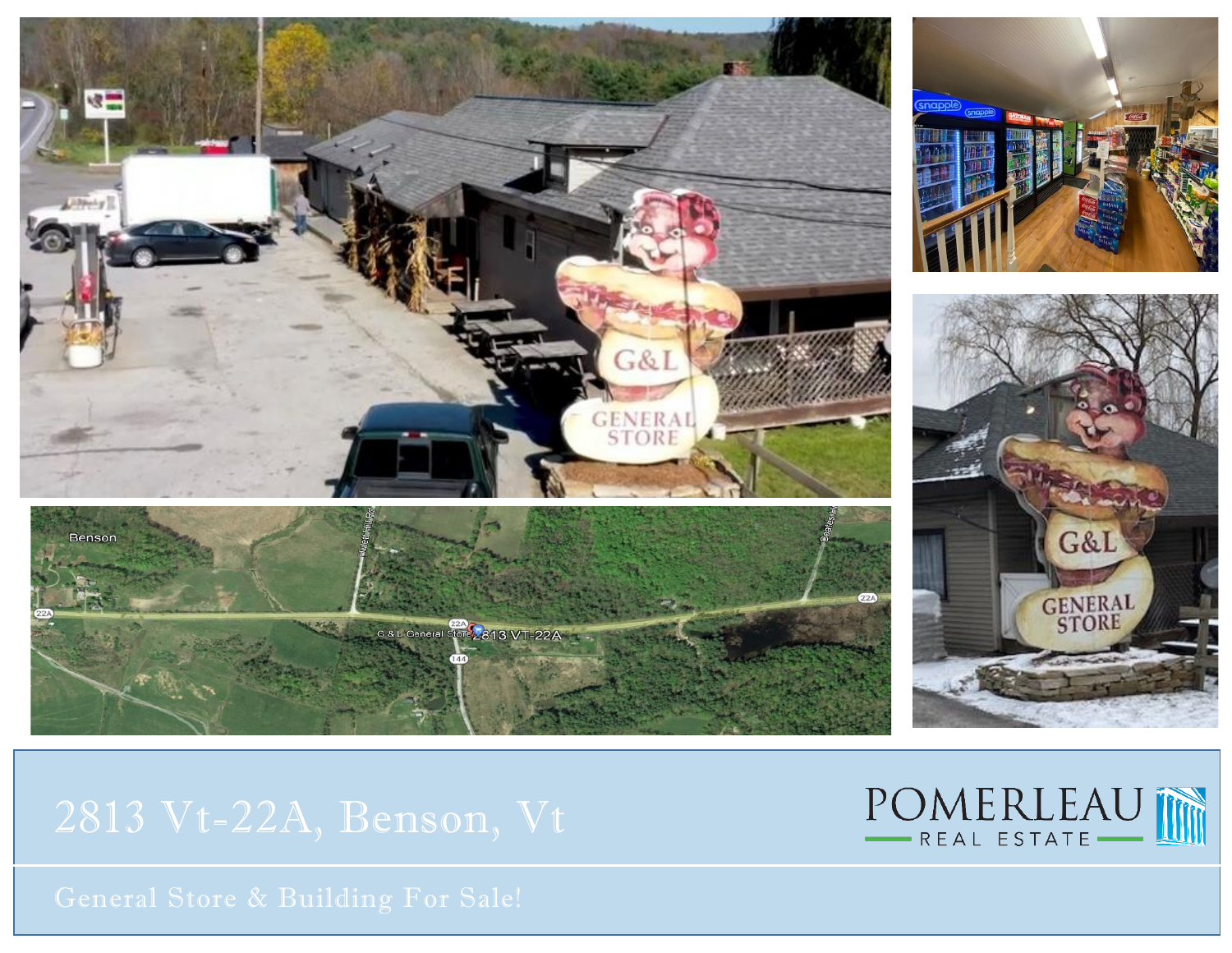

## **For Sale: G&L General Store– 2813 Vt-22A, Benson, VT**

## **Sales Price: \$550,000**

## This is your chance to purchase a local and well-known general store!

For additional business sale information, please contact Kim or Kendra.

For additional information contact:

**Kim Wichert** O: (802) 992-9284 M: (802) 379-7116 kwichert@vermontrealestate.com



**Kendra Kenney** O: (802) 863-8218 M: (508) 479-8761 kkenney@vermontrealestate.com

In partnership with:



**The Building:** The G&L storefront offers and open layout with ample room for inventory and shopping. The front of house holds a deli kitchen, with a pizza oven! Building was remodeled in 2020 with great detail given to the flow of the store and updates to the kitchen. Space offers a full walk-in cooler, multiple refrigerators, and much more! Locally known as the spot to get gas, sandwiches and amazing pizza!

In the rear of the building is an 1,800 SF 2 bed, 1 bath apartment that is currently rented. Additionally, on the property is a mobile home that is currently rented on a month-to-month basis.

| <b>Building Size</b>  | Store is 3,016 SF                                         |
|-----------------------|-----------------------------------------------------------|
|                       | Apartment: 1,800 SF. - Fully occupied.                    |
|                       | Month-to-month lease. \$500/month.                        |
|                       | Mobile Home: In rear or building – Fully occupied.        |
|                       | Month-to-month lease. \$650/month.                        |
| Acres                 | 1.7 acres                                                 |
| <b>Stories</b>        | Two plus basement                                         |
| Parking               | Ample on-site with gas pump in the front of the building. |
| Zoning                | Commercial                                                |
| <b>Taxes</b>          | \$6,685.00                                                |
| Generator             | 6-cylinder generator in the backyard                      |
| <b>Walk-in Cooler</b> | 22 x 15                                                   |

**The Business:** After 18 years in business, the owners are ready to hand off their business to its new owner! Locally owned and operated this is a great investment for a local owner looking to take over a well-established existing business and building. This is the only shop of its kind for miles. Sitting on the corner of 22A and Benson Road, this location gets lots of traffic.

| <b>Equipment &amp; Inventory List</b>   Available upon request. |                                                          |
|-----------------------------------------------------------------|----------------------------------------------------------|
| <b>Hours of Operation</b>                                       | Open 7 days a week $(6 AM - 8 PM)$                       |
| <b>Employees</b>                                                | $\vert 8; 1 \text{ full time}, 7 \text{ part time}.$     |
| Gas Pump                                                        | Single gas pump (Gas & Diesel). Managed by Jolly Stores. |